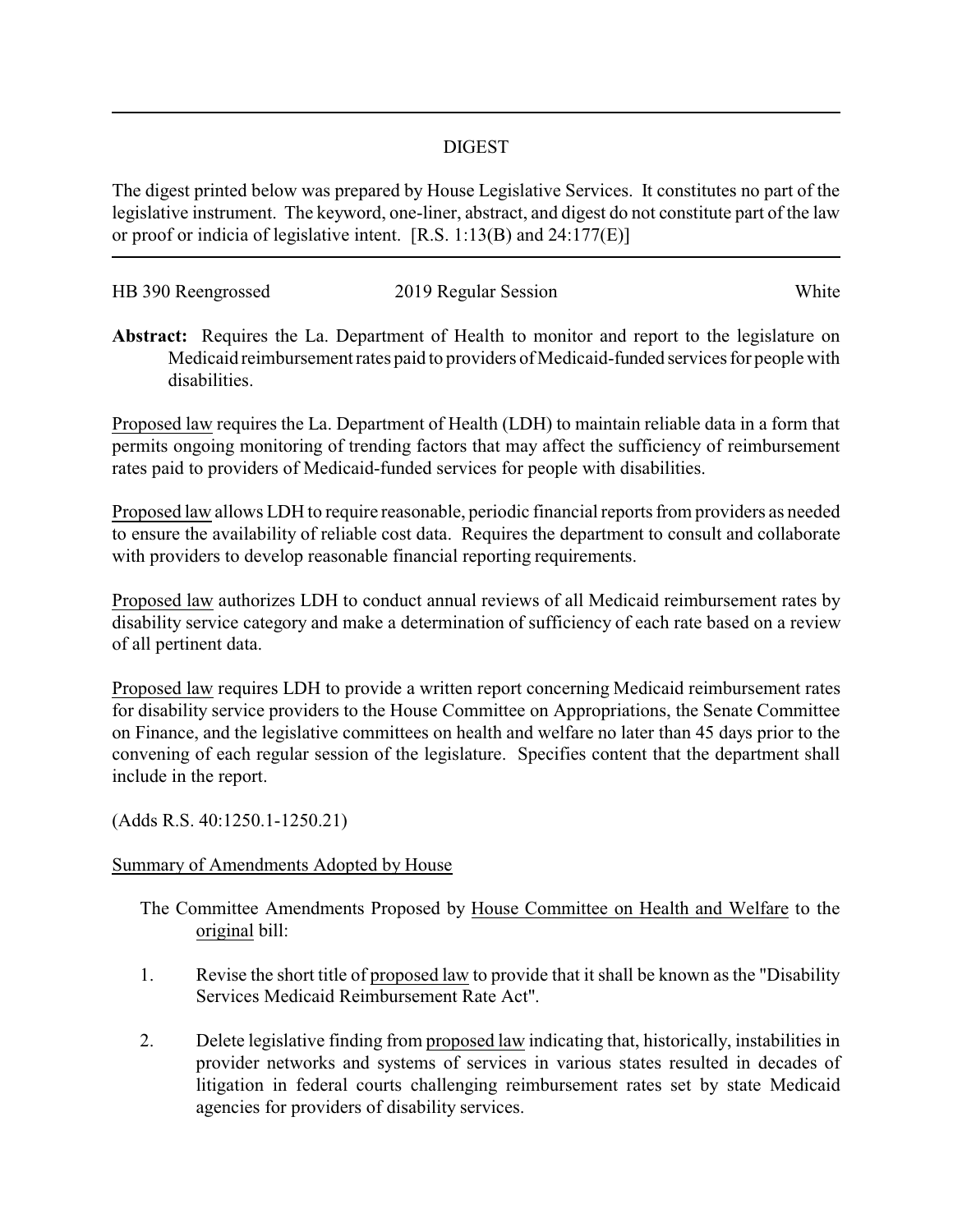- 3. Delete proposed law providing that its intent is to supplement the requirements of Medicaid law applicable to reimbursement rates for services provided to persons with disabilities.
- 4. Delete provisions relative to construction of proposed law.
- 5. Replace all instances of "age-related disability" with "adult-onset disability".
- 6. Replace all instances of "direct support professional" with "direct service worker".
- 7. Replace all instances of "personal planning" with "person-centered planning".
- 8. Specify that certain services and reimbursement rates referred to in proposed law are Medicaid services and reimbursement rates.
- 9. Delete proposed law requiring the La. Department of Health (LDH) to consider innovative rate and payment structures designed to promote improvements in quality, adequacy, access, and sufficiency, and develop measures to assess the effectiveness of such rate and payment structures.
- 10. Revise proposed law relative to establishment of rate methodologies to require that LDH establish all new rates or changes to rates by a methodology that specifies and describes all factors, procedures, methods, and data used or considered in developing the respective rates.
- 11. Delete proposed law stipulating that no cost data that is more than two years old shall be deemed reliable.
- 12. Delete proposed law requiring LDH to ensure that its rates for disability services satisfy the following conditions:
	- (a) The rates allow services to be provided in the most integrated setting for recipients, consistent with the holdings ofthe Supreme Court in *Olmstead v. L.C.,* 527 U.S. 581 (1999), and the Americans with Disabilities Act.
	- (b) The rates are sufficient to enlist a range of willing providers who are able to retain a qualified and stable workforce and take into account all other applicable workforce measures provided in proposed law.
	- (c) The rates are subject to a review process that includes input from stakeholders and assesses the adequacy of access to services financed by the rates.
- 13. Stipulate that the LDH rates for disability services be developed such that they can be incorporated consistently in Medicaid 1915(c) waivers and Medicaid managed care programs.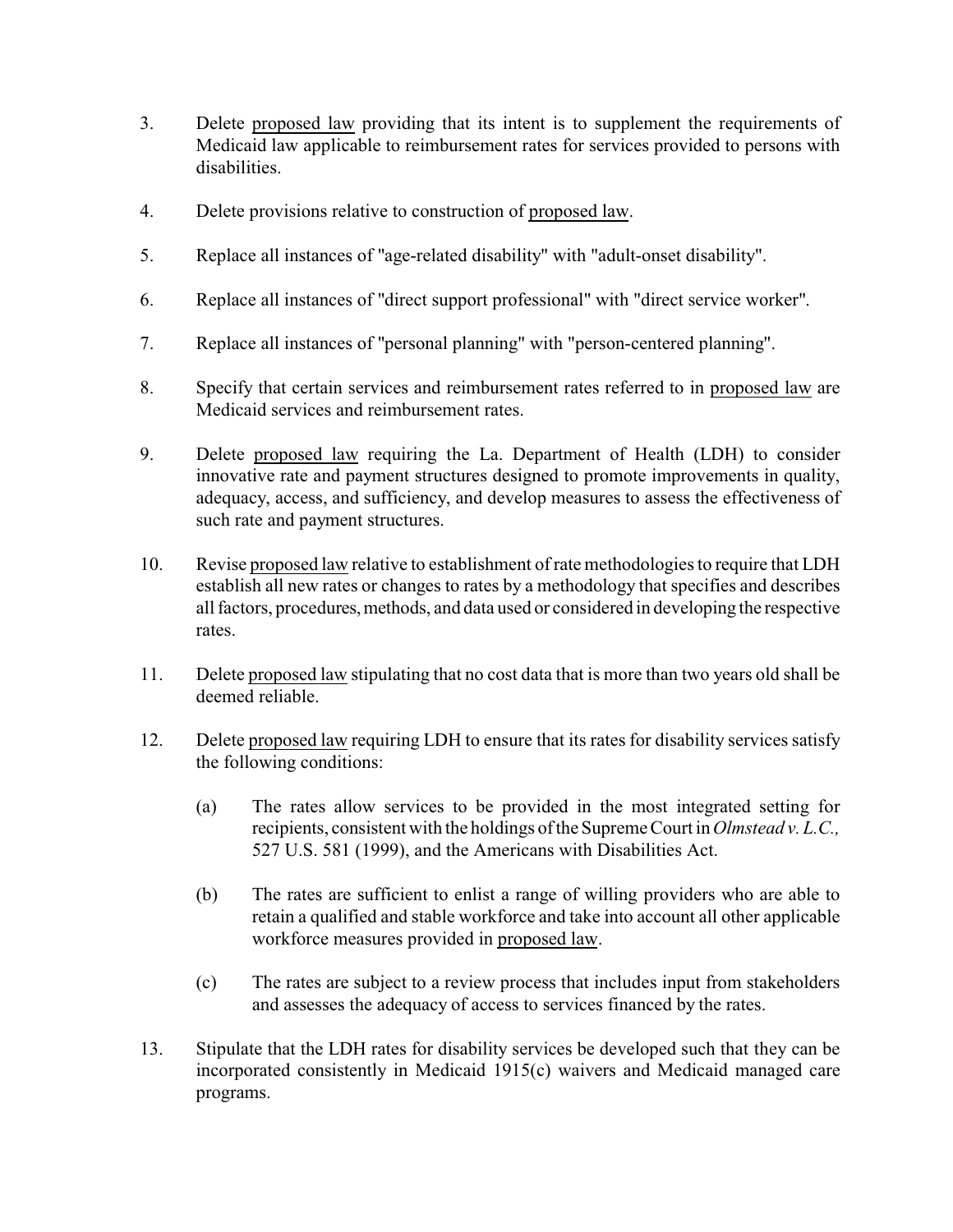- 14. Stipulate that implementation of any new Medicaid reimbursement methodology shall be contingent upon approval by the Centers for Medicare and Medicaid Services and the Joint Legislative Committee on the Budget.
- 15. Prohibit LDH from implementing any new Medicaid reimbursement rate pursuant to proposed law unless the legislature makes a specific appropriation for such purpose.
- 16. Delete requirement that LDH maintain reliable data in a form that permits ongoing monitoring of certain factors that may be indicators of the adequacy of access to and quality of services that are subject to reimbursement rates.
- 17. Delete a requirement that LDH conduct annual review of all rates by service category and instead authorize the department to conduct such reviews.
- 18. Delete requirements that LDH do the following:
	- (a) Rebase rates at least once every two years using the most recent audited cost report data available per the prescribed reimbursement methodologycalculations for each covered service.
	- (b) Trend reimbursement rates forward annually for all years between rate rebasing using the appropriate health market basket inflation index.
- 19. Revise reporting requirements provided in proposed law to require that LDH provide a written report concerning disability service provider rates to the House Committee on Appropriations, the Senate Committee on Finance, and the legislative committees on health and welfare no later than 45 days prior to the convening of the 2020 R.S., and to specify the content of the report.
- 20. Make technical changes.

## The House Floor Amendments to the engrossed bill:

- 1. Change the short title of proposed law from the "Disability Services Medicaid Reimbursement Rate Act" to the "Disability Services Sustainability Act".
- 2. Delete proposed law indicating that its purpose is to provide for a reliable legal framework to guide the La. Department of Health (LDH), or any successor state Medicaid agency, in setting reimbursement rates for providers of disability services for persons with developmental, intellectual, adult-onset, or physical disabilities.
- 3. Delete the defined terms "direct service worker", "person-centered planning process", "recipient", "restructure", "service plan", "staff-to-recipient ratio", and "stakeholder" and their corresponding definitions.